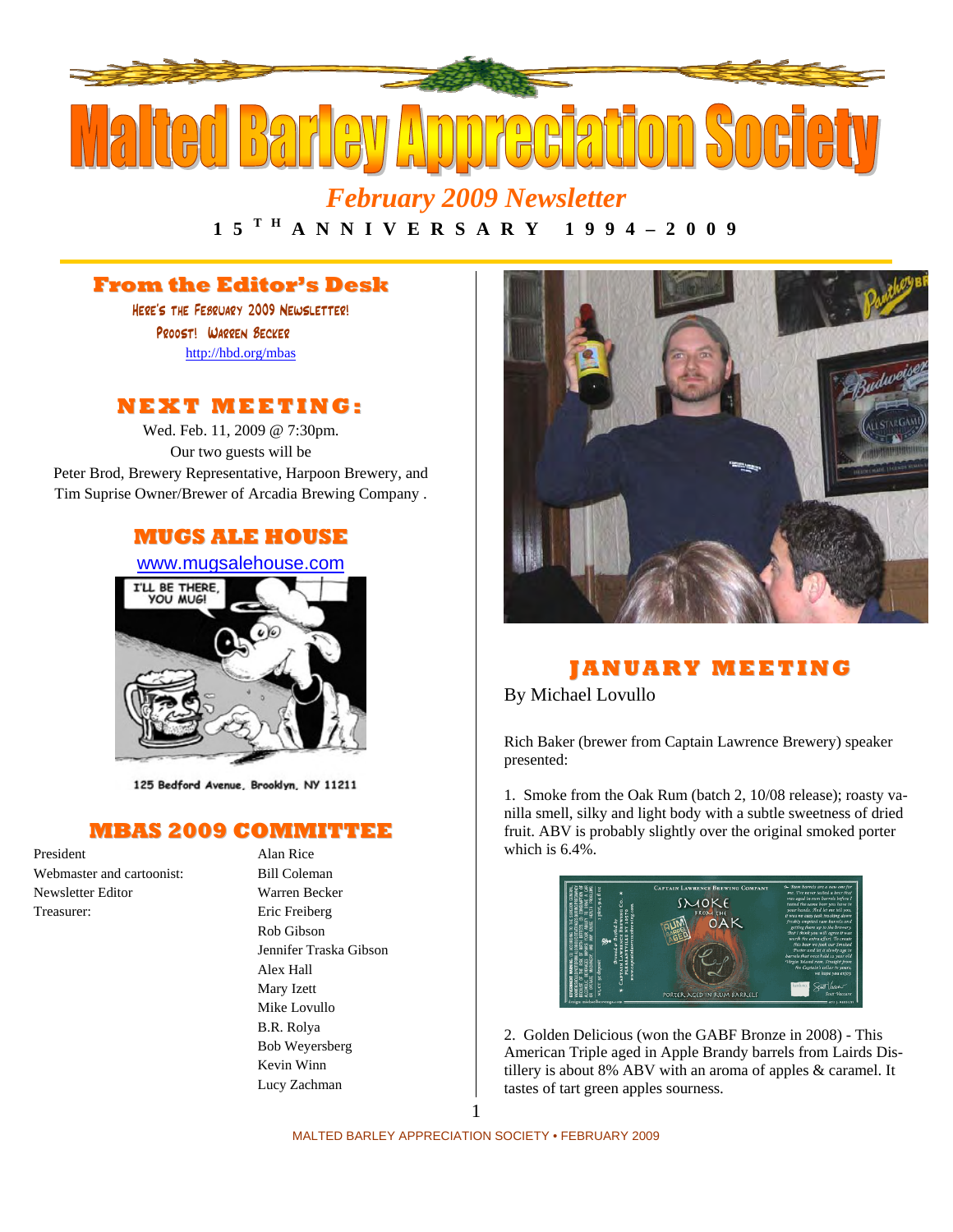3. Nor'easter (batch 3, December 2008 release) - 12% ABV Heaven Hill Bourbon barrel-aged Belgian strong dark ale. Nearly opaque in color, with smells of cocoa & vanilla with a smooth (yet thick) taste of cocoanuts!



4. Rosso e Marrone (think it means red & brown in Italian). ABV Unknown. Old Brune with Red Zinfandel & Merlot grapes aged in French & American Oak barrels for over 2 years! This ale has a creamy vinegar smell with tastes of sour grapes and a nutty finish.



5. A new unlabeled golden ale brewed with cherries. Cloudy/Golden amber color. Tastes of sour cherries & a musky old ale finish.







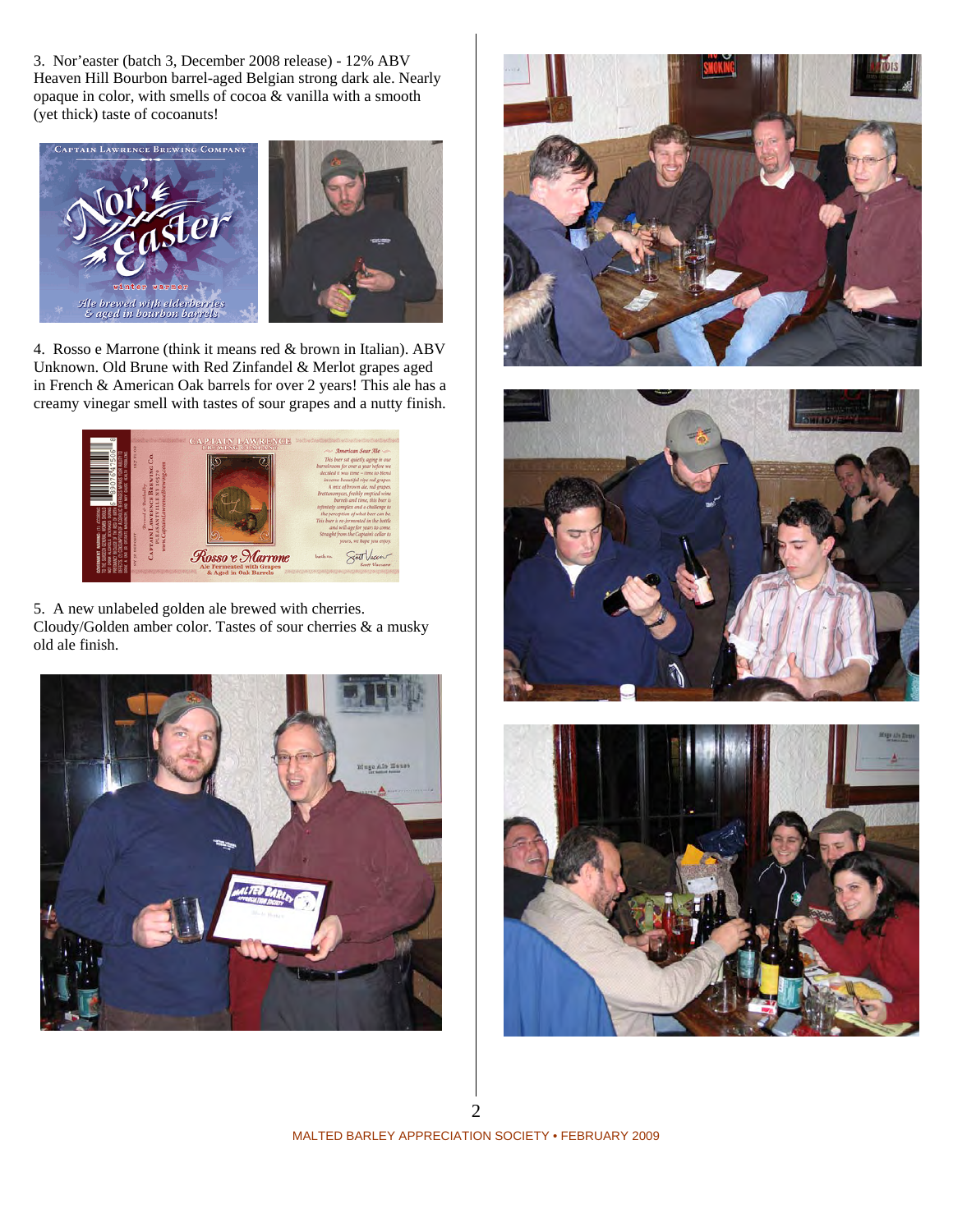# **Event Calendar** by President Alan Rice

#### **H O M E B R E WI N G C O M P E TI TI O N S:**

**BREWERS ASSOCIATION** eertown®

<http://www.beertown.com/homebrewing/schedule.html>



<http://www.bjcp.org/compsch.html>

Thu. Feb 12, 7pm, **Best Brewer Competion at Village Pour House (Upper West Side**). Homebrew 101 class for beginners (\$10), and a competition for experienced brewers (bring your brews). Sample Sam Adams DoubleBock, Double White, Imperial Stout, and Blackberry Wit. A Sam Adams rep. will provide info. on their Long Shot competition.

<http://www.pourhousenyc.com/bestbrewer/>

#### March 6-7, 2009 **13th Amber Waves of Grain**

Presented by Niagra Assoc. of Homebrewers Entry deadline February 21 http://niagarabrewers.org/mmmmbeer/

### March 21, 2009

**HVHB 19th Annual Homebrew Competition** Presented by Hudson Valley Homebrewers Entry deadline March 14 <http://www.hvhomebrewers.com/index.html>

March 27, 2009

#### **UNYHA XXXI/ Empire State Open 20<sup>th</sup>**

Presented by the Upstate New York Homebrewers Assoc. This one is still tentative for date, location, and entries… <http://www.unyha.com/>

#### April 17, 2009

#### **AHA 7th National Homebrew Competition**

Presented by American Homebrewers Assoc. Entries accepted March 25 – April 8 Our regional first round judging is in Philadelphia <http://www.beertown.org/events/nhc/index.html> All entries welcome. Judges and stewards wanted.

#### **B E E R R E L A T E D E V E N T S:**

Tue. Feb. 10, **Dogfish Head at Great Bar Harry**. 60 Minute, 90 Minute, Palo Santo Marron, Fort, Snowblower Ale, World Wide Stout; cask and bottles TBA. <http://bargreatharry.com/>

Wed. Feb. 11, **Victory at The Gate**. Hop Devil, Prima Pils, Golden Monkey, Victory Lager, Hop Wallop, Storm King Stout, Old Horizontal, Yakima Twilight\*, St. Victorious, Mad King's Weiss, Festbier, Sunrise Weissbier, ESB, Harvest Pils, Braumeister Pils – Tettnang\*, Almost Anton's Lager\*\*, Idle Ale\*\*, Abbey 6, Abbey 8\*, V12, Wiesen, Donnybrook (nitro), Uncle Teddy's Bitter (nitro). \* = New, \*\* = First time in NYC. <http://www.beertenderbrooklyn.blogspot.com/>

Fri. Feb. 13, 5-7pm, **Rogue at Whole Foods Bowery**. Tasting and growler fills, 6 taps TBA. <http://www.wholefoodsmarket.com/stores/bowery/beerroom.php>

Fri. Feb. 13, Noon, **Friday the Firkenteenth at Grey Lodge**, Philadelphia. Over 20 firkins will be tapped, 7 at a time. Don't be late.

Feb. 13-15, 11am-2am, **5th 72 Hours of Belgium at Max's Taphouse**, Baltimore. Over 75 drafts and casks and over 175 bottled beers. <http://www.maxs.com/>

Sat. Feb. 14, Noon, **Rosso e Marrone Debut Release at Captain Lawrence**. Only 700 bottles available, 4 bottle limit, \$10/375ml. It's a sour, for fans of Cantillon. <http://www.captainlawrencebrewing.com/>

Sat. Feb. 14, Noon, **Multi-bottle Release at Southampton Publick House**. Phil Markowski and Spencer Niebuhr will be onhand. Four bottle limit on each style. Featuring the 2009 unveilings of Imperial Russian Stout and Scotch Ale, \$15/750ml. Also in 750s: Cuvee des Fleurs '08, Biere de Garde '07, Abbot 12 '07, Grand Cru '07. And in bombers: Abbey Single, Belgian Stout, Imperial Porter '08, Pumpkin Ale '08, Christmas Ale '08, Triple '07. <http://www.publick.com/>

Sat. Feb.14, 1-4pm**, Sly Fox at New Beer Distributors**. Tastings and growler fills, free pint glasses. Rauch Bier (2008 GABF Gold Medal) Gang Aft Agley, Boadicea (new Pale Ale Project), Styrian IPA (last of the IPA Project). Bottles: Black Raspberry Reserve. <http://www.new-beer.com/>

Sat. Feb. 14, 7:30pm, **Valentine's Day Beer Dinner at East Village Tavern**, \$50. A 3-course gourmet meal. Menu and RSVP: <http://www.eastvillagetavernnyc.com/val-dinner.html>

Mon Feb 16, 7-9pm, **Brown Ales Tasting at Rattle N Hum**, \$25. Join Will Stephens of BeerMenus.com and Maggie Fuller of Beer Ethos, for a discussion of Brown Ales and drink their six favorite examples of the style. Meat and cheese plates included. RSVP re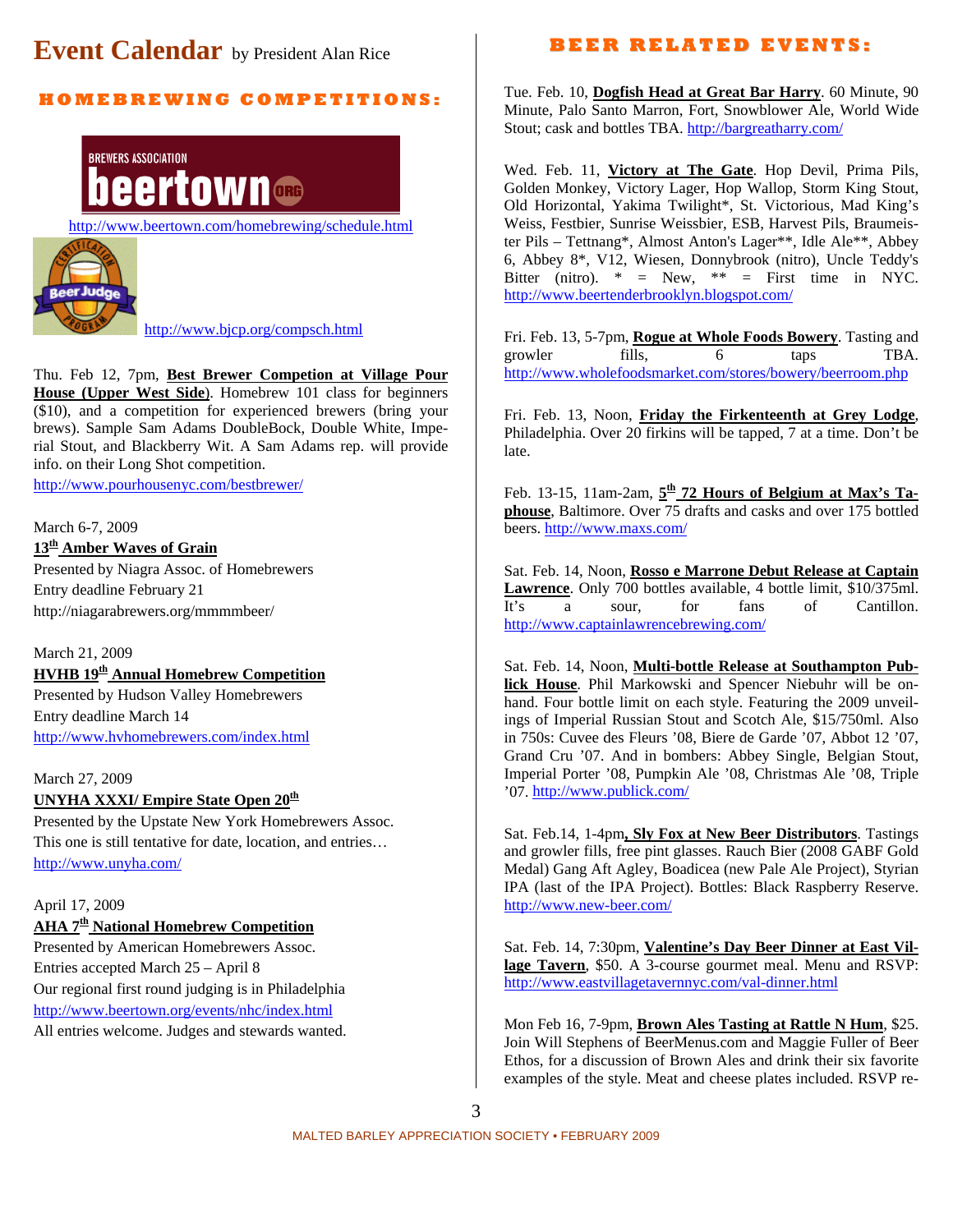quired at: <http://beermenusbrownales.eventbrite.com/>

Tue. Feb. 17, **Sixpoint's 4<sup>th</sup> Anniversary Celebration at Barcade**. Gemini, Carob Porter, Tripel, Gorilla Warfare, Dubbel Trubbel, Express, Sweet Re-Action, Belgian Double IPA, Emasculator, Belgian Rye, Otis, Righteous, Mason's Black Wheat, Apollo, Sweet Action, Brownstone, Bengali Tiger. <http://www.barcadebrooklyn.com/>

Tue. Feb. 17, **Victory at Rattle N Hum**. 10 year Alt, Abbey 6, Old Horizontal, All Malt Lager, St. Victorious Doppelbock, Hop Wallop, Harvest Ale, ESB, Prima Pils, Golden Monkey, Casks TBA. <http://www.rattlenhumbarnyc.com/>

Wed. Feb 18, **Victory at Jimmy's**. List TBA. <http://www.jimmysno43.com/>

Wed. Feb. 18, **Fort Collins at Standings**. List TBA. <http://www.standingsbar.com/>

Sat. Feb. 21, 2pm, **Women-only Beer Tasting at Bar Great Harry**,\$25. We will present several different styles of beer, talk about their flavors, what makes them special, and little about their history. Info and RSVP: Tasting@SernaBrewing.com

Tue. Feb. 24, **Stoudt's at Bar Great Harry**. Carol Stoudt will be on hand. Double Abbey '07, Double IPA '07, Old Abominable '07, Pils, Scarlett Lady, two special kegs TBA, one cask TBA. <http://www.bargreatharry.com/>

Tue. Feb. 24, **Mardi Gras at Lenora's Way**. Butternuts beer and plenty of beads, jambalaya, muffuletta. <http://www.lenorasway.com/>

Wed. Feb. 25, **Stone at Blind Tiger**. List TBA. <http://blindtigeralehouse.com/>

Thu. Feb. 26, **Upstate Night at Barcade**. Expect many NY State rarities not available in NYC.<http://www.barcadebrooklyn.com/>

Thu. Feb. 26, **Beer and Pickles at Jimmy's**. Pairings from Ommegang and Rick's Picks.<http://www.jimmysno43.com/>

Tue. Mar. 3, **Great Divide at Rattle N Hum**. List TBA. <http://www.rattlenhumbarnyc.com/>

Wed. Mar. 4, **3rd Anniversary Celebration at Downtown Bar & Grill**. Featuring extreme beers, all from 2007: Smuttynose Barleywine, Stoudt's Old Abominable, Allagash Four, Dogfish Head 120, Dogfish Head Fort, Great Divide Oak Aged Yeti, Great Divide Old Ruffian, Brooklyn Monster, Flying Dog Barrel-Aged Gonzo, Weyerbacher Insanity. <http://hbd.org/mbas/downtown.htm>

Mar. 6-15, **2<sup>nd</sup> Philly Craft Beer Week**. Over 332 events at doz-<br>ens of venues in the city and suburbs. ens of venues in the city and suburbs. <http://www.phillybeerweek.org/>

Fri. Mar 6, 7pm, **Colorado's Bounty at James Beard House**, \$125-\$165. Celebrate the best of Colorado cuisine at this special dinner where you'll sample award-winning Colorado beers and unique wines, paired with a farm-to-table- inspired menu prepared by a trio of the region's top chefs. Kris Oyler, founder of Steamworks Brewing, will be bringing his beer. Menu and RSVP: <http://jamesbeard.org/?q=node/736>

Fri. Mar. 6, **666point Party at Crescent & Vine**. Sweet Action, Mason's Black Wheat, Otis, Bengali Tiger, plus 2 TBA. <http://beeradvocate.com/beer/profile/16579/>

Mar. 7-8, 11am-2am, **Split Thy Skull X at Mugs Ale House**. This fest originated in Philly, and has also been running in Brooklyn since before "extreme" was an adjective for beer. Expect nearly two-dozen different potent potables each day. Lists TBA. <http://www.mugsalehouse.com/>

Tue. Mar. 10, **Avery at Bar Great Harry**. Ale to the Chief, Collaboration not Litigation, The Czar, Gemini, IPA, The Reverend '07, White Rascal. Bombers:13th and 15th Anniversary. <http://www.bargreatharry.com/>

Mar. 20-22, Noon-Midnight, **3rd Manhattan Cask Ale Festival at Chelsea Brewing**. Approximately 45 firkins will be tapped on Friday and poured until they kick. List TBA. [http://www.gotham](http://www.gotham-imbiber.com/beerfestival.html)[imbiber.com/beerfestival.html](http://www.gotham-imbiber.com/beerfestival.html)